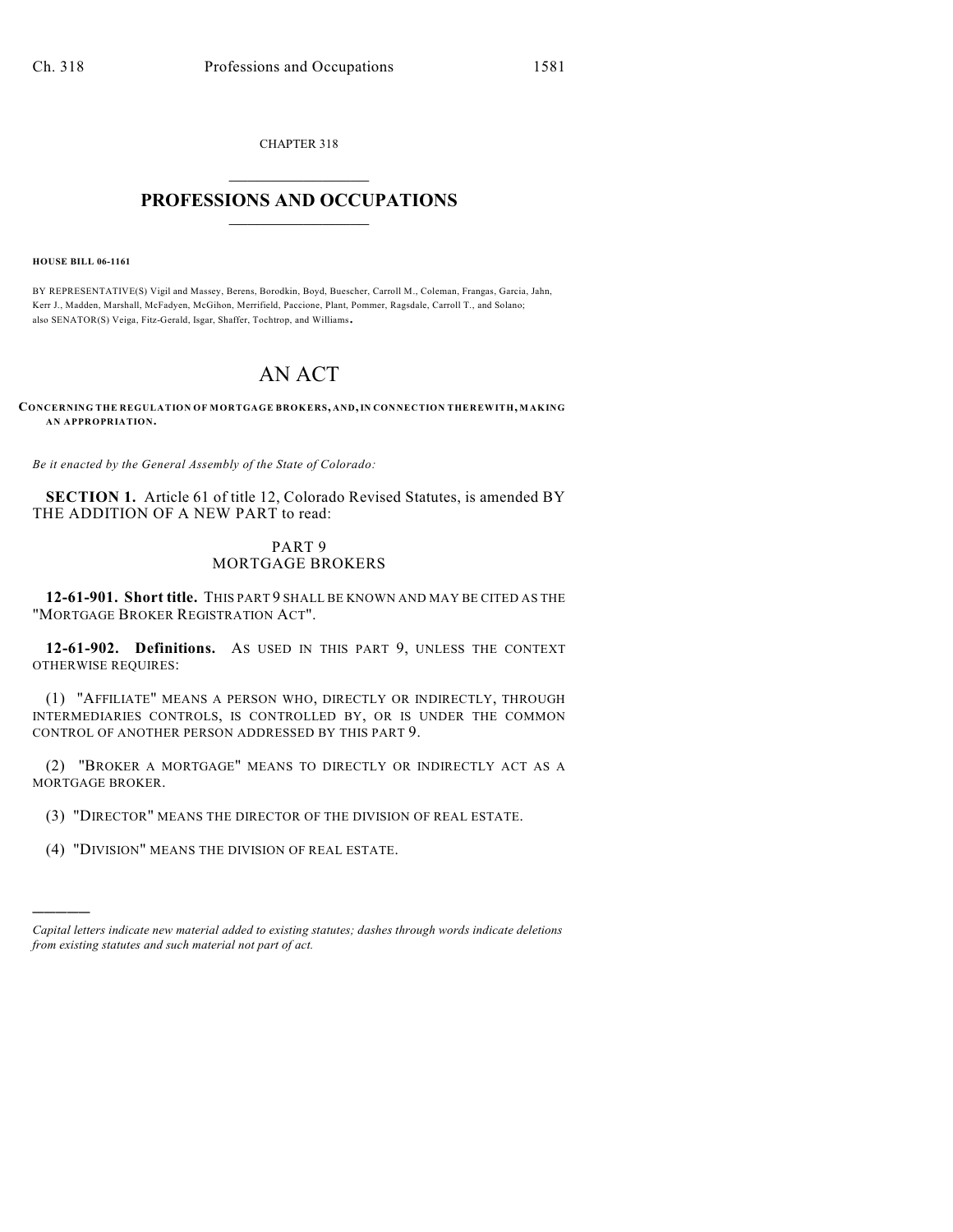(5) "MORTGAGE BROKER" MEANS AN INDIVIDUAL WHO NEGOTIATES, ORIGINATES, OR OFFERS OR ATTEMPTS TO NEGOTIATE OR ORIGINATE FOR A BORROWER, AND FOR A COMMISSION OR OTHER THING OF VALUE, A LOAN TO BE CONSUMMATED AND FUNDED BY A MORTGAGE LENDER.

(6) "MORTGAGE LENDER" MEANS A LENDER WHO IS IN THE BUSINESS OF MAKING MORTGAGE LOANS IF:

(a) THE LENDER IS THE PAYEE ON THE PROMISSORY NOTE EVIDENCING THE LOAN; AND

(b) THE LOAN PROCEEDS ARE OBTAINED BY THE LENDER FROM ITS OWN FUNDS OR FROM A LINE OF CREDIT MADE AVAILABLE TO THE LENDER FROM A BANK OR OTHER ENTITY WHO REGULARLY LOANS MONEY TO LENDERS FOR THE PURPOSE OF FUNDING MORTGAGE LOANS.

(7) "ORIGINATE" MEANS TO SUBMIT AN APPLICATION OR DOCUMENTATION TO A LENDER OR UNDERWRITER IN AN ATTEMPT TO OBTAIN A LOAN.

**12-61-903. Registration required.** (1) (a) ON OR AFTER JANUARY 1, 2007, UNLESS REGISTERED WITH THE DIRECTOR, A PERSON SHALL NOT BROKER A MORTGAGE, OFFER TO BROKER A MORTGAGE, ACT AS A MORTGAGE BROKER, OR OFFER TO ACT AS A MORTGAGE BROKER.

(b) A REGISTERED MORTGAGE BROKER SHALL APPLY FOR REGISTRATION IN ACCORDANCE WITH SUBSECTION (2) OF THIS SECTION EVERY THREE YEARS.

(2) AN APPLICANT FOR REGISTRATION SHALL SUBMIT TO THE DIRECTOR THE FOLLOWING:

(a) A CRIMINAL HISTORY BACKGROUND CHECK IN COMPLIANCE WITH SUBSECTION (3) OF THIS SECTION;

(b) A DISCLOSURE OF ALL ADMINISTRATIVE DISCIPLINE TAKEN AGAINST THE APPLICANT CONCERNING THE CATEGORIES LISTED IN SECTION  $12-61-905(1)(c)$ ; AND

(c) THE APPLICATION FEE ESTABLISHED BY THE DIRECTOR IN ACCORDANCE WITH SECTION 12-61-908.

(3) PRIOR TO SUBMITTING AN APPLICATION FOR REGISTRATION, AN APPLICANT SHALL SUBMIT A SET OF FINGERPRINTS TO THE COLORADO BUREAU OF INVESTIGATION. UPON RECEIPT OF THE APPLICANT'S FINGERPRINTS, THE COLORADO BUREAU OF INVESTIGATION SHALL USE THE FINGERPRINTS TO CONDUCT A STATE AND NATIONAL CRIMINAL HISTORY RECORD CHECK USING RECORDS OF THE COLORADO BUREAU OF INVESTIGATION AND THE FEDERAL BUREAU OF INVESTIGATION. ALL COSTS ARISING FROM SUCH CRIMINAL HISTORY RECORD CHECK SHALL BE BORNE BY THE APPLICANT AND SHALL BE PAID WHEN THE SET OF FINGERPRINTS IS SUBMITTED. UPON COMPLETION OF THE CRIMINAL HISTORY RECORD CHECK, THE BUREAU SHALL FORWARD THE RESULTS TO THE DIRECTOR.

(4) BEFORE REGISTERING AN APPLICANT, THE DIRECTOR SHALL REQUIRE THE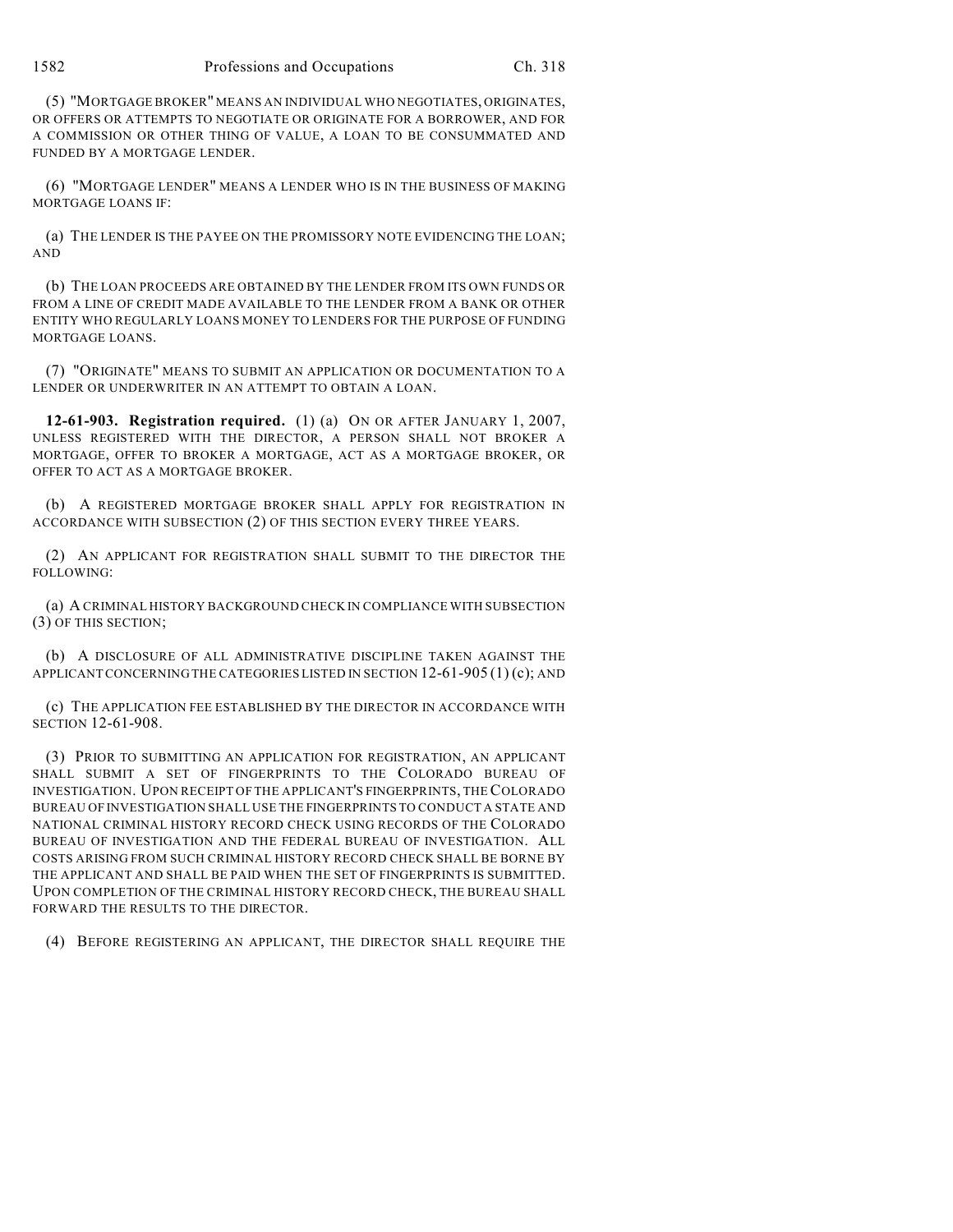APPLICANT TO POST A BOND AS REQUIRED BY SECTION 12-61-907.

(5) THE DIRECTOR SHALL ISSUE OR DENY A REGISTRATION WITHIN TWENTY-ONE DAYS AFTER RECEIVING THE COMPLETED CRIMINAL HISTORY RECORD CHECK, COMPLETED APPLICATION, APPLICATION FEE, AND PROOF OF THE POSTING OF THE SURETY BOND.

**12-61-904. Exemptions.** (1) THIS PART 9 SHALL NOT APPLY TO THE FOLLOWING:

(a) EMPLOYEES OF AN AGENCY OF THE FEDERAL GOVERNMENT, OF THE COLORADO GOVERNMENT, OR OF ANY OF COLORADO'S POLITICAL SUBDIVISIONS;

(b) AN OWNER OF REAL PROPERTY WHO OFFERS CREDIT SECURED BY A MORTGAGE OR DEED OF TRUST ON THE PROPERTY SOLD;

(c) A BANK, SAVINGS BANK, SAVINGS AND LOAN ASSOCIATION, BUILDING AND LOAN ASSOCIATION, INDUSTRIAL BANK, INDUSTRIAL LOAN COMPANY, CREDIT UNION, OR BANK OR SAVINGS ASSOCIATION HOLDING COMPANY ORGANIZED UNDER THE LAWS OF ANY STATE, THE DISTRICT OF COLUMBIA, A TERRITORY OR PROTECTORATE OF THE UNITED STATES, OR THE UNITED STATES, SUBJECT TO REGULATION AND SUPERVISION BY A FEDERAL BANKING AGENCY, OR AN OPERATING SUBSIDIARY OR AFFILIATE OF SUCH ENTITIES, OR AN EMPLOYEE OR EXCLUSIVE AGENT OF ANY OF SUCH ENTITIES, INCLUDING, WITHOUT LIMITATION, A SUBSIDIARY OR AFFILIATE OF SUCH ENTITIES;

(d) AN ATTORNEY WHO RENDERS SERVICES IN THE COURSE OF PRACTICE, WHO IS LICENSED IN COLORADO, AND WHO IS NOT PRIMARILY ENGAGED IN THE BUSINESS OF NEGOTIATING RESIDENTIAL MORTGAGE LOANS;

(e) A FEDERAL HOUSING ADMINISTRATION APPROVED MORTGAGEE OR AN APPOINTED FEDERAL HOUSING ADMINISTRATION CORRESPONDENT, ACTING THROUGH OFFICERS, PARTNERS, MEMBERS, EXCLUSIVE AGENTS, CONTRACTORS, OR EMPLOYEES OF SUCH ENTITIES WHEN MAKING OR BROKERING ANY MORTGAGE LOAN; OR

(f) A PERSON WHO:

(I) FUNDS A RESIDENTIAL MORTGAGE LOAN THAT HAS BEEN ORIGINATED AND PROCESSED BY A REGISTERED PERSON OR BY AN EXEMPT PERSON;

(II) DOES NOT SOLICIT BORROWERS IN COLORADO FOR THE PURPOSE OF MAKING RESIDENTIAL MORTGAGE LOANS; AND

(III) DOES NOT PARTICIPATE IN THE NEGOTIATION OF RESIDENTIAL MORTGAGE LOANS WITH THE BORROWER, EXCEPT FOR SETTING THE TERMS UNDER WHICH A PERSON MAY BUY OR FUND A RESIDENTIAL MORTGAGE LOAN ORIGINATED BY A REGISTERED OR EXEMPT PERSON.

(2) THE EXEMPTIONS IN SUBSECTION (1) OF THIS SECTION SHALL NOT APPLY TO PERSONS ACTING BEYOND THE SCOPE OF SUCH EXEMPTIONS.

**12-61-905. Powers and duties of the division.** (1) THE DIRECTOR SHALL DENY,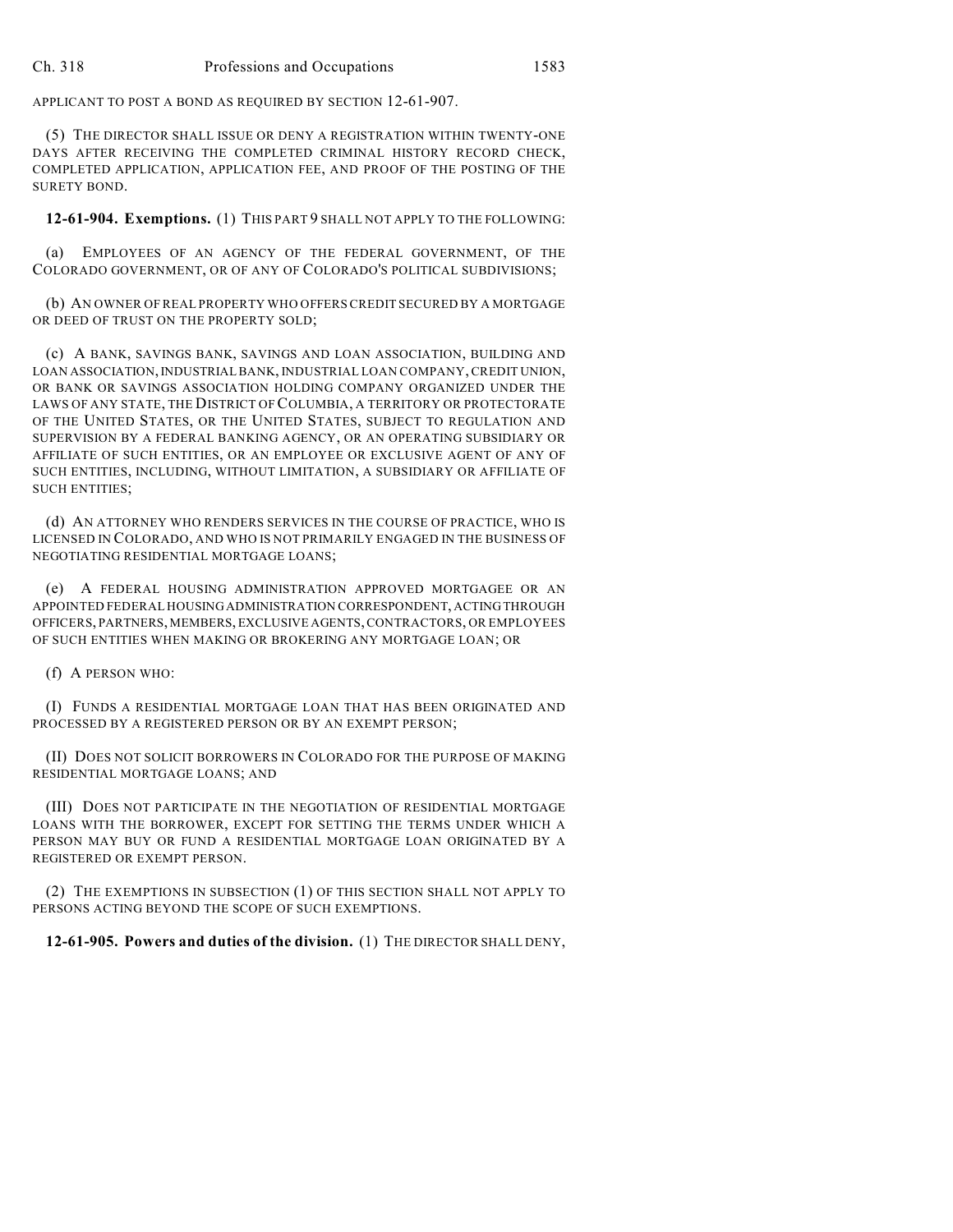REFUSE TO RENEW, OR REVOKE THE REGISTRATION OF AN APPLICANT WHO HAS:

(a) FILED AN APPLICATION WITH THE DIRECTOR CONTAINING MATERIAL MISSTATEMENTS OF FACT OR OMITTED ANY DISCLOSURE REQUIRED BY THIS PART 9;

(b) WITHIN THE LAST FIVE YEARS, BEEN CONVICTED OF OR PLED GUILTY OR NOLO CONTENDERE TO A CRIME INVOLVING FRAUD, DECEIT, MATERIAL MISREPRESENTATION, THEFT, OR THE BREACH OF A FIDUCIARY DUTY; OR

(c) HAD A LICENSE, REGISTRATION, OR CERTIFICATION ISSUED BY COLORADO OR ANOTHER STATE REVOKED OR SUSPENDED FOR FRAUD, DECEIT, MATERIAL MISREPRESENTATION, THEFT, OR THE BREACH OF A FIDUCIARY DUTY, AND SUCH DISCIPLINE DENIED THE PERSON AUTHORIZATION TO PRACTICE AS:

(I) A MORTGAGE BROKER;

(II) A REAL ESTATE BROKER, AS DEFINED BY SECTION 12-61-101 (2);

(III) A REAL ESTATE SALESPERSON, AS DEFINED BY SECTION 12-61-101 (3);

(IV) A REAL ESTATE APPRAISER, AS DEFINED BY SECTION 12-61-702 (5);

(V) AN INSURANCE PRODUCER, AS DEFINED BY SECTION 10-2-103 (6), C.R.S.;

(VI) AN ATTORNEY;

(VII) A SECURITIES BROKER-DEALER, AS DEFINED BY SECTION 11-51-201 (2), C.R.S.;

(VIII) A SECURITIES SALES REPRESENTATIVE, AS DEFINED BY SECTION 11-51-201 (14), C.R.S.;

(IX) AN INVESTMENT ADVISOR, AS DEFINED BY SECTION 11-51-201 (9.5), C.R.S.; OR

(X) AN INVESTMENT ADVISOR REPRESENTATIVE, AS DEFINED BY SECTION 11-51-201 (9.6), C.R.S.

(2) THE DIRECTOR MAY INVESTIGATE THE ACTIVITIES OF A REGISTRANT OR OTHER PERSON THAT PRESENT GROUNDS FOR DISCIPLINARY ACTION UNDER THIS PART 9 OR THAT VIOLATE SECTION 12-61-910 (1).

(3) (a) IF THE DIRECTOR HAS REASONABLE GROUNDS TO BELIEVE THAT A MORTGAGE BROKER IS NO LONGER QUALIFIED UNDER SUBSECTION (1) OF THIS SECTION, THE DIRECTOR MAY SUMMARILY SUSPEND THE MORTGAGE BROKER'S REGISTRATION PENDING A HEARING TO REVOKE THE REGISTRATION. A SUMMARY SUSPENSION SHALL CONFORM TO ARTICLE 4 OF TITLE 24, C.R.S.

(b) THE DIRECTOR SHALL SUSPEND THE REGISTRATION OF A BROKER WHO FAILS TO MAINTAIN THE BOND REQUIRED BY SECTION 12-61-907 UNTIL THE REGISTRANT COMPLIES WITH SUCH SECTION.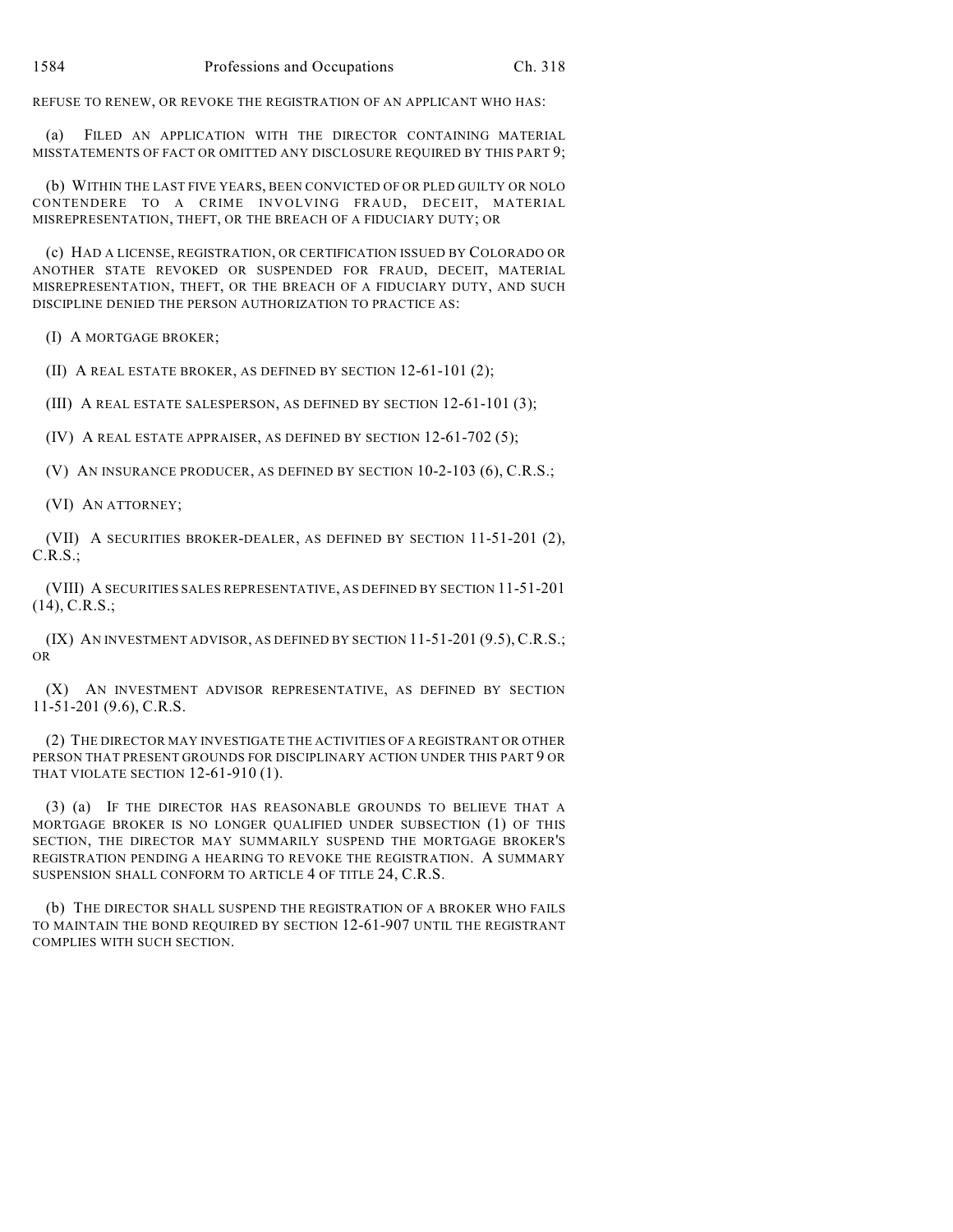(4) THE DIRECTOR OR AN ADMINISTRATIVE LAW JUDGE APPOINTED PURSUANT TO PART 10 OF ARTICLE 30 OF TITLE 24, C.R.S., SHALL CONDUCT DISCIPLINARY HEARINGS CONCERNING MORTGAGE BROKERS. SUCH HEARINGS SHALL CONFORM TO ARTICLE 4 OF TITLE 24, C.R.S.

(5) (a) EXCEPT AS PROVIDED IN PARAGRAPH (b) OF THIS SUBSECTION (5), A PERSON WHOSE REGISTRATION HAS BEEN REVOKED SHALL NOT BE ELIGIBLE FOR REGISTRATION FOR TWO YEARS AFTER THE EFFECTIVE DATE OF THE REVOCATION.

(b) IF THE DIRECTOR OR AN ADMINISTRATIVE LAW JUDGE DETERMINES THAT AN APPLICATION CONTAINED A MISSTATEMENT OF FACT OR OMITTED A REQUIRED DISCLOSURE DUE TO AN UNINTENTIONAL ERROR, THE DIRECTOR SHALL ALLOW THE APPLICANT TO CORRECT THE APPLICATION. UPON RECEIPT OF THE CORRECTED AND COMPLETED APPLICATION, THE DIRECTOR OR ADMINISTRATIVE LAW JUDGE SHALL NOT BAR THE APPLICANT FROM BEING REGISTERED ON THE BASIS OF THE UNINTENTIONAL MISSTATEMENT OR OMISSION.

(6) (a) THE DIRECTOR OR AN ADMINISTRATIVE LAW JUDGE MAY ADMINISTER OATHS, TAKE AFFIRMATIONS OF WITNESSES, AND ISSUE SUBPOENAS TO COMPEL THE ATTENDANCE OF WITNESSES AND THE PRODUCTION OF ALL RELEVANT PAPERS, BOOKS, RECORDS, DOCUMENTARY EVIDENCE, AND MATERIALS IN ANY HEARING OR INVESTIGATION CONDUCTED BY THE DIRECTOR OR AN ADMINISTRATIVE LAW JUDGE.

(b) UPON FAILURE OF A WITNESS TO COMPLY WITH A SUBPOENA OR PROCESS, THE DISTRICT COURT OF THE COUNTY IN WHICH THE SUBPOENAED WITNESS RESIDES OR CONDUCTS BUSINESS MAY ISSUE AN ORDER REQUIRING THE WITNESS TO APPEAR BEFORE THE DIRECTOR OR ADMINISTRATIVE LAW JUDGE AND PRODUCE THE RELEVANT PAPERS, BOOKS, RECORDS, DOCUMENTARY EVIDENCE, TESTIMONY, OR MATERIALS IN QUESTION. FAILURE TO OBEY THE ORDER OF THE COURT MAY BE PUNISHED AS A CONTEMPT OF COURT. THE DIRECTOR OR AN ADMINISTRATIVE LAW JUDGE MAY APPLY FOR SUCH ORDER.

(7) IF THE DIRECTOR HAS REASONABLE CAUSE TO BELIEVE THAT A PERSON IS VIOLATING THIS PART 9, INCLUDING BUT NOT LIMITED TO SECTION 12-61-910 (1), THE DIRECTOR MAY ENTER AN ORDER REQUIRING SUCH PERSON TO CEASE AND DESIST SUCH VIOLATIONS.

(8) THE DIRECTOR SHALL KEEP RECORDS OF THE PERSONS REGISTERED AS MORTGAGE BROKERS AND OF DISCIPLINARY PROCEEDINGS. THE RECORDS KEPT BY THE DIRECTOR SHALL BE OPEN TO PUBLIC INSPECTION IN A REASONABLE TIME AND MANNER DETERMINED BY THE DIRECTOR.

(9) (a) THE DIRECTOR SHALL MAINTAIN A SYSTEM, WHICH MAY INCLUDE, WITHOUT LIMITATION, A HOTLINE OR WEB SITE, THAT GIVES CONSUMERS A REASONABLY EASY METHOD FOR MAKING COMPLAINTS ABOUT A MORTGAGE BROKER.

(b) THE DIRECTOR SHALL REVIEW THE COMPLAINTS ANNUALLY AND PREPARE A REPORT TO BE ISSUED TO THE COMMITTEE OF THE GENERAL ASSEMBLY THAT HAS OVERSIGHT OF MORTGAGE BROKERS. SUCH REPORT SHALL CONTAIN THE TRENDS IN COMPLAINTS AND INVESTIGATIONS UNDER THIS PART 9.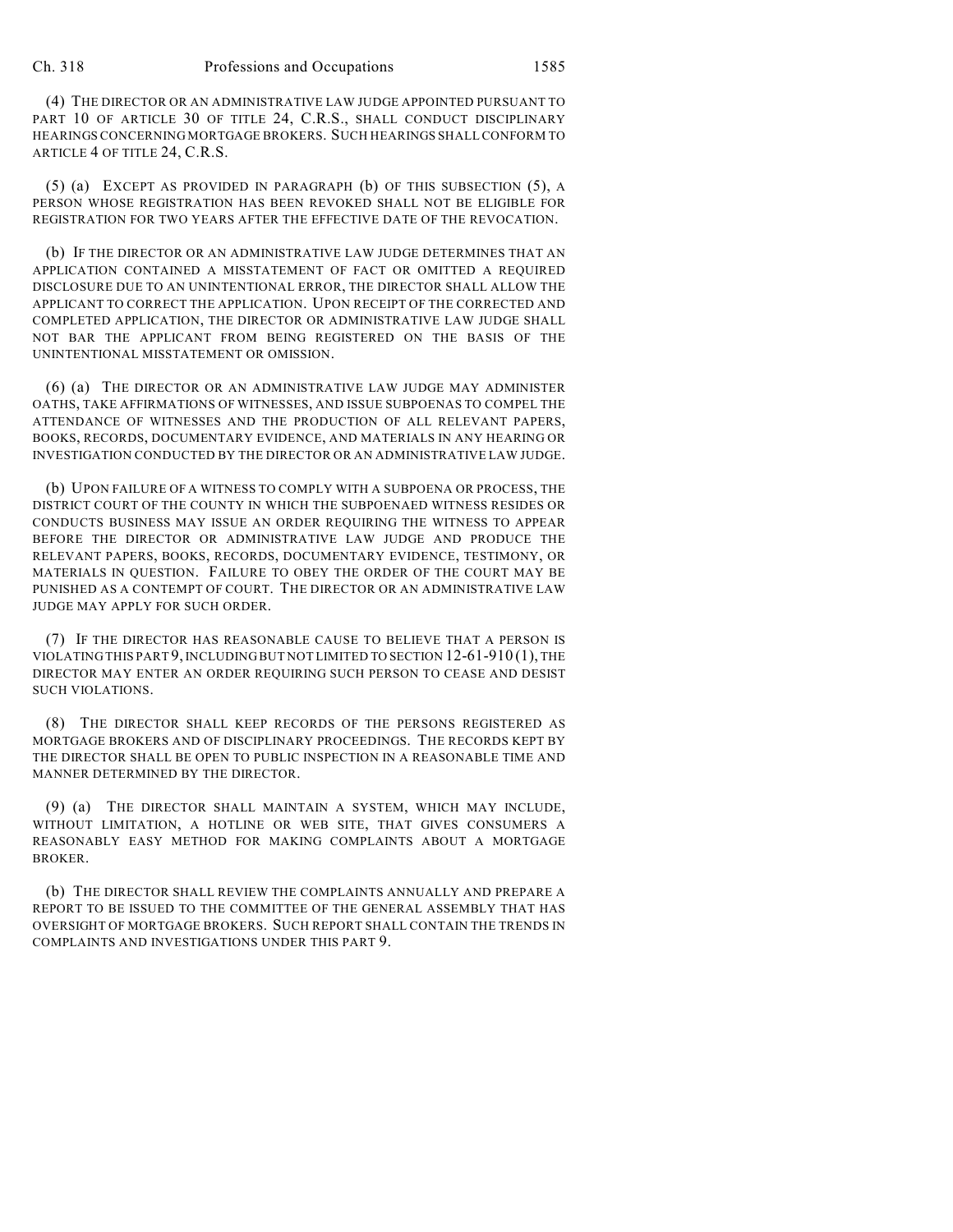**12-61-906. Immunity.** A PERSON PARTICIPATING IN GOOD FAITH IN THE FILING OF A COMPLAINT OR REPORT OR PARTICIPATING IN AN INVESTIGATION OR HEARING BEFORE THE DIRECTOR OR AN ADMINISTRATIVE LAW JUDGE PURSUANT TO THIS PART 9 SHALL BE IMMUNE FROM ANY LIABILITY, CIVIL OR CRIMINAL, THAT OTHERWISE MIGHT RESULT BY REASON OF SUCH ACTION.

**12-61-907. Bond required.** (1) PRIOR TO REGISTRATION, AN APPLICANT FOR REGISTRATION SHALL POST WITH THE DIRECTOR A SURETY BOND, OR AN ALTERNATIVE AUTHORIZED BY ARTICLE 35 OF TITLE 11, C.R.S., OF TWENTY-FIVE THOUSAND DOLLARS. A REGISTERED MORTGAGE BROKER SHALL MAINTAIN SUCH BOND AT ALL TIMES.

(2) THE SURETY SHALL NOT BE REQUIRED TO PAY A PERSON MAKING A CLAIM UPON THE BOND UNTIL A FINAL DETERMINATION OF FRAUD, FORGERY, CRIMINAL IMPERSONATION, OR FRAUDULENT REPRESENTATION HAS BEEN MADE BY A COURT WITH JURISDICTION.

(3) THE SURETY BOND SHALL REQUIRE THE SURETY TO PROVIDE NOTICE TO THE DIRECTOR WITHIN THIRTY DAYS IF PAYMENT IS MADE FROM THE SURETY BOND OR IF THE BOND IS CANCELLED.

**12-61-908. Fees.** (1) THE DIRECTOR MAY SET THE FEE FOR REGISTRATION UNDER THIS PART 9. THE FEE SHALL BE SET IN AN AMOUNT, NOT TO EXCEED TWO HUNDRED DOLLARS, THAT OFFSETS THE DIRECT AND INDIRECT COSTS OF IMPLEMENTING THIS PART 9. THE MONEYS COLLECTED PURSUANT TO THIS SECTION SHALL BE TRANSFERRED TO THE STATE TREASURER, WHO SHALL CREDIT THEM TO THE MORTGAGE BROKER REGISTRATION CASH FUND.

(2) THERE IS HEREBY CREATED IN THE STATE TREASURY THE MORTGAGE BROKER REGISTRATION CASH FUND. MONEYS IN THE FUND SHALL BE SPENT ONLY TO IMPLEMENT THIS PART 9 AND SHALL NOT REVERT TO THE GENERAL FUND AT THE END OF THE FISCAL YEAR. THE FUND SHALL BE SUBJECT TO ANNUAL APPROPRIATION BY THE GENERAL ASSEMBLY.

**12-61-909. Attorney general - district attorney - jurisdiction.** THE ATTORNEY GENERAL SHALL HAVE CONCURRENT JURISDICTION WITH THE DISTRICT ATTORNEYS OF THIS STATE TO INVESTIGATE AND PROSECUTE ALLEGATIONS OF CRIMINAL VIOLATIONS OF THIS PART 9.

**12-61-910. Violations - injunctions.** (1) (a) BROKERING A MORTGAGE OR PRACTICING AS A MORTGAGE BROKER WITHOUT REGISTERING UNDER THIS PART 9 SHALL BE A CLASS 1 MISDEMEANOR AND SHALL BE PUNISHED AS PROVIDED IN SECTION 18-1.3-501, C.R.S.

(b) EACH MORTGAGE BROKERED BY AN UNREGISTERED PERSON SHALL BE A SEPARATE VIOLATION OF THIS SUBSECTION (1).

(2) THE DIRECTOR MAY FORWARD INFORMATION CONCERNING POSSIBLE VIOLATIONS OF THE LAW COMMITTED BY OR COMPLAINTS FILED AGAINST A MORTGAGE BROKER TO THE ATTORNEY GENERAL, A DISTRICT ATTORNEY, OR A STATE OR FEDERAL LAW ENFORCEMENT AGENCY.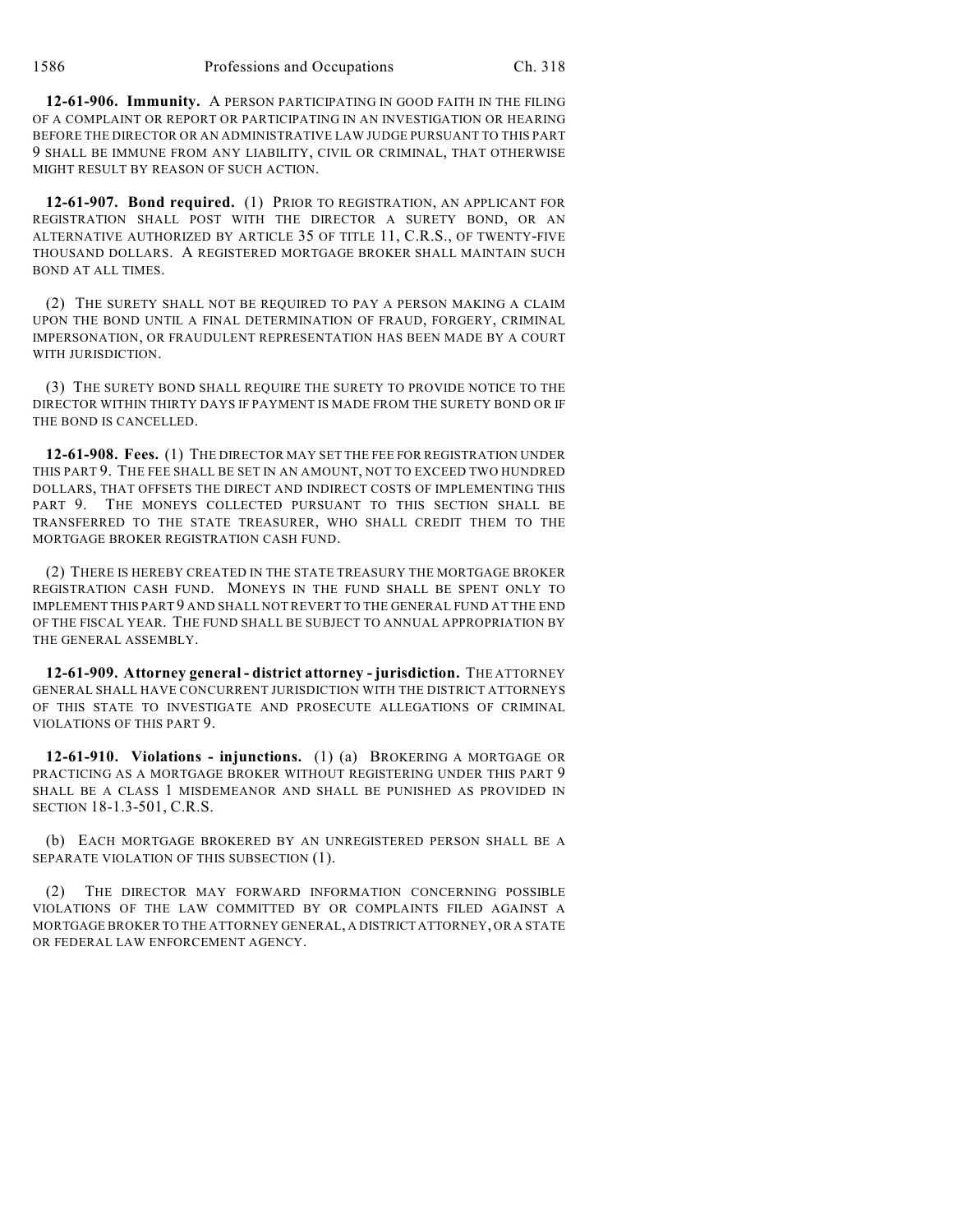## Ch. 318 Professions and Occupations 1587

(3) THE DIRECTOR MAY REQUEST THAT AN ACTION BE BROUGHT IN THE NAME OF THE PEOPLE OF THE STATE OF COLORADO BY THE ATTORNEY GENERAL OR THE DISTRICT ATTORNEY OF THE DISTRICT IN WHICH THE VIOLATION IS ALLEGED TO HAVE OCCURRED TO ENJOIN A PERSON FROM ENGAGING IN OR CONTINUING THE VIOLATION OR FROM DOING ANY ACT THAT FURTHERS THE VIOLATION. IN SUCH AN ACTION, AN ORDER OR JUDGMENT MAY BE ENTERED AWARDING SUCH PRELIMINARY OR FINAL INJUNCTION AS IS DEEMED PROPER BY THE COURT. THE NOTICE, HEARING, OR DURATION OF AN INJUNCTION OR RESTRAINING ORDER SHALL BE MADE IN ACCORDANCE WITH THE COLORADO RULES OF CIVIL PROCEDURE.

(4) A VIOLATION OF THIS PART 9 SHALL NOT AFFECT THE VALIDITY OR ENFORCEABILITY OF ANY MORTGAGE.

**12-61-911. Repeal.** (1) THE PROVISIONS OF SECTION 24-34-104, C.R.S., CONCERNING THE TERMINATION SCHEDULE FOR REGULATORY BODIES OF THE STATE UNLESS EXTENDED, APPLY TO THE REGISTRATION OF MORTGAGE BROKERS UNDER THIS PART 9.

(2) THE SUNSET REVIEW, PERFORMED PURSUANT TO SECTION 24-34-104, C.R.S., SHALL INCLUDE AN ANALYSIS OF THE NUMBER AND TYPES OF COMPLAINTS AND WHETHER THE REGISTRATION OF MORTGAGE BROKERS CORRELATES WITH THE PUBLIC BEING PROTECTED FROM FRAUDULENT ACTIVITIES.

(3) THIS PART 9 IS REPEALED, EFFECTIVE JULY 1, 2011.

**SECTION 2.** 11-35-101 (1), Colorado Revised Statutes, is amended to read:

**11-35-101. Alternatives to surety bonds permitted - requirements.** (1) The requirement of a surety bond as a condition to licensure or authority to conduct business or perform duties in this state provided in sections 12-5.5-202 (2) (b), 12-6-111, 12-6-112, 12-6-112.2, 12-11-101 (1) (d), 12-11-104, 12-11-106, 12-14-124 (1), 12-59-115 (1),  $12-60-509$  (2.5) (b),  $33-4-101$  (1), 12-60-509 (2.5) (b), 12-61-907, 33-4-101 (1), 33-12-104 (1), 35-33-403 (3), 35-55-104 (1), 37-91-107 (2) and (3), 38-29-119 (2), 39-21-105 (4), 39-27-104 (2) (a), (2) (b), (2) (c),  $(2)$  (d),  $(2)$  (e),  $(2.1)$  (a),  $(2.1)$  (b),  $(2.1)$  (c),  $(2.5)$  (a), and  $(2.5)$  (b), 39-28-105 (1), 42-6-115 (3), and 42-7-301 (6), C.R.S., may be satisfied by a savings account or deposit in or a certificate of deposit issued by a state or national bank doing business in this state or by a savings account or deposit in or a certificate of deposit issued by a state or federal savings and loan association doing business in this state. Such savings account, deposit, or certificate of deposit shall be in the amount specified by statute, if any, and shall be assigned to the appropriate state agency for the use of the people of the state of Colorado. The aggregate liability of the bank or savings and loan association shall in no event exceed the amount of the deposit. For the purposes of the sections referred to in this section, "bond" includes the savings account, deposit, or certificate of deposit authorized by this section.

**SECTION 3.** 24-34-104 (42), Colorado Revised Statutes, is amended BY THE ADDITION OF A NEW PARAGRAPH to read:

**24-34-104. General assembly review of regulatory agencies and functions for termination, continuation, or reestablishment.** (42) The following agencies,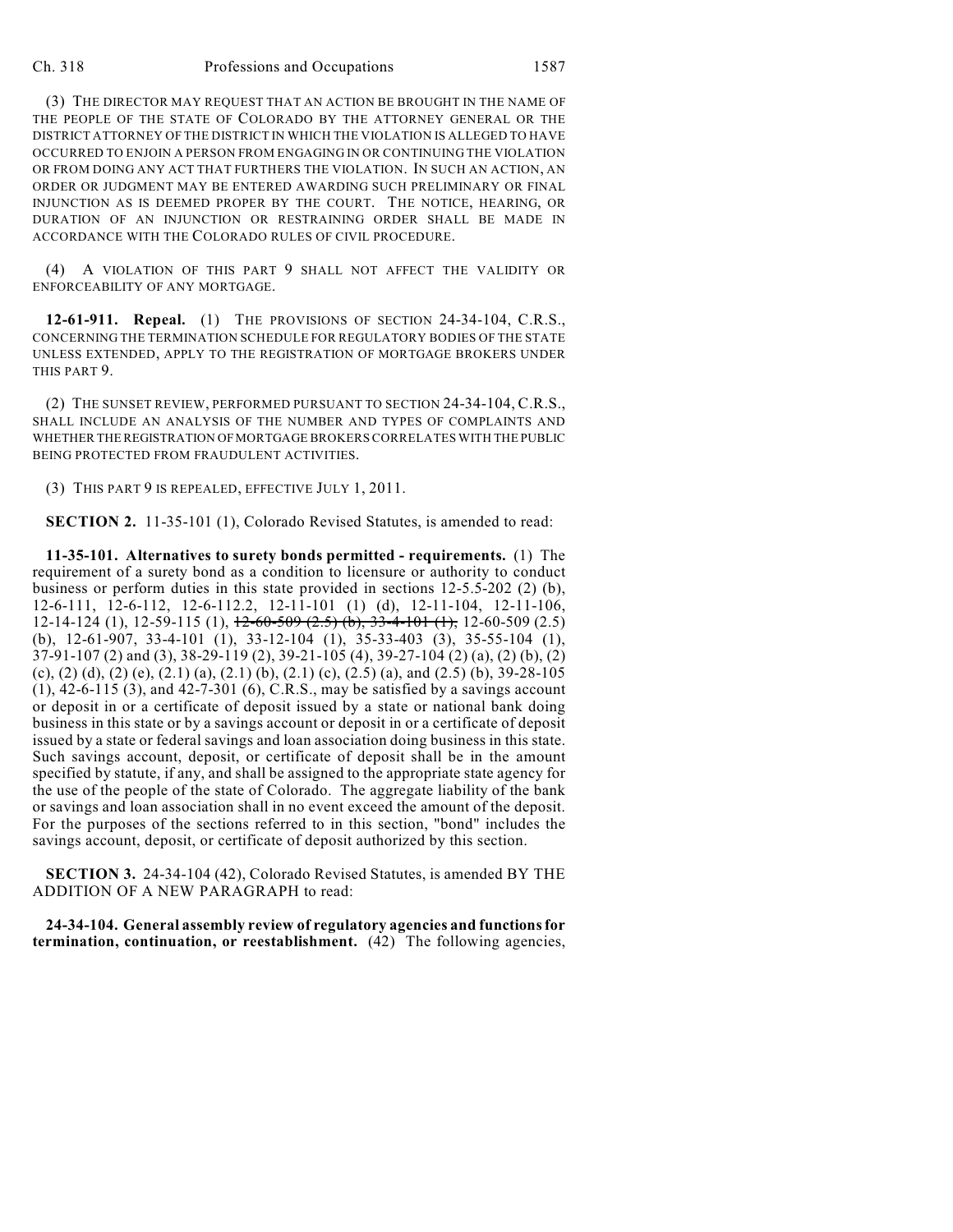functions, or both, shall terminate on July 1, 2011:

(k) THE REGISTRATION OF MORTGAGE BROKERS PURSUANT TO PART 9 OF ARTICLE 61 OF TITLE 12, C.R.S.

**SECTION 4.** 12-61-103.6 (1), Colorado Revised Statutes, is amended to read:

**12-61-103.6. Errors and omissions insurance - duties of the commission certificate of coverage, when required - group plan made available - effect repeal.** (1) Commencing January 1, 1998, Every licensee under this part 1, except an inactive broker or salesperson or an attorney licensee who maintains a policy of professional malpractice insurance which provides coverage for errors and omissions for their activities as a licensee under this part 1, shall maintain errors and omissions insurance to cover all activities contemplated under PARTS 1 TO 8 OF this article. The commission shall make the errors and omissions insurance available to all licensees by contracting with an insurer for a group policy after a competitive bid process in accordance with article 103 of title 24, C.R.S. Any group policy obtained by the commission shall be available to all licensees with no right on the part of the insurer to cancel any licensee. Any licensee may obtain errors and omissions insurance independently if the coverage complies with the minimum requirements established by the commission.

**SECTION 5. Appropriation.** (1) In addition to any other appropriation, there is hereby appropriated, out of any moneys in the mortgage broker registration cash fund created in section 12-61-908 (2), Colorado Revised Statutes, not otherwise appropriated, to the department of regulatory agencies, for allocation to the executive director's office, for legal services, for the fiscal year beginning July 1, 2006, the sum of twenty-five thousand seven hundred eighty dollars (\$25,780), or so much thereof as may be necessary, for the implementation of this act.

(2) In addition to any other appropriation, there is hereby appropriated, out of any moneys in the mortgage broker registration cash fund created in section 12-61-908 (2), Colorado Revised Statutes, not otherwise appropriated, to the department of regulatory agencies, for allocation to the division of real estate, for regulation of mortgage brokers, for the fiscal year beginning July 1, 2006, the sum of ninety-seven thousand three hundred seventy-three dollars (\$97,373) and 1.5 FTE, or so much thereof as may be necessary, for the implementation of this act.

(3) In addition to any other appropriation, there is hereby appropriated to the department of law, for the fiscal year beginning July 1, 2006, the sum of twenty-five thousand seven hundred eighty dollars (\$25,780), and 0.2 FTE, or so much thereof as may be necessary, for the provision of legal services to the department of regulatory agencies related to the implementation of this act. Said sum shall be from cash funds exempt received from the department of regulatory agencies, executive director's office, out of the appropriation made in subsection (1) of this section.

(4) In addition to any other appropriation, there is hereby appropriated, to the department of public safety, for allocation to the Colorado bureau of investigation, for processing of fingerprint-based criminal history checks for mortgage brokers, for the fiscal year beginning July 1, 2006, the sum of forty-six thousand eight